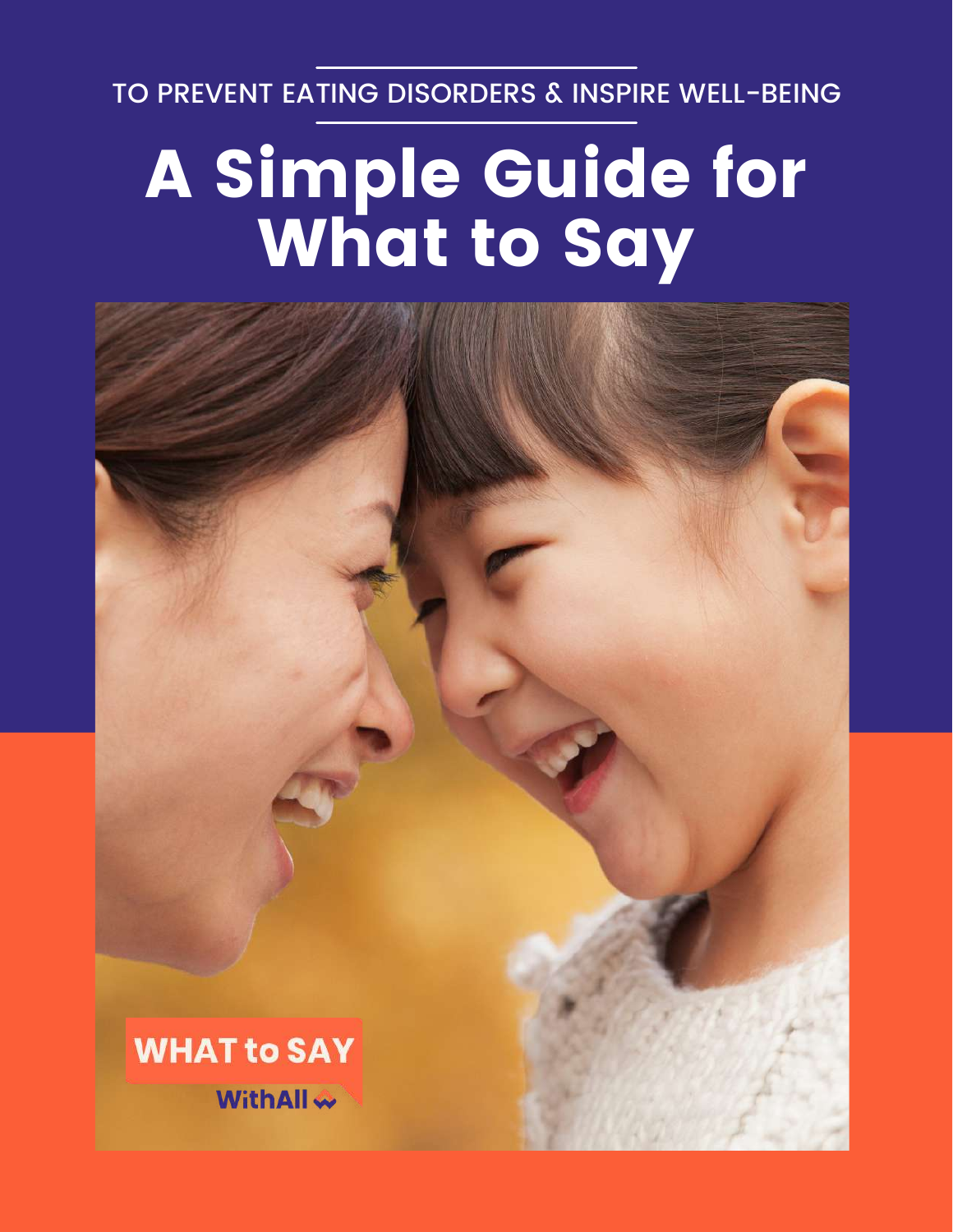## What' s in this ebook:

| 03      | <b>INTRODUCTION</b>                       |
|---------|-------------------------------------------|
| 04      | <b>AVOID SINGLING OUT KIDS BASED ON</b>   |
|         | <b>SHAPE OR SIZE</b>                      |
| 06      | DON'T MAKE HEALTH A NUMBERS GAME          |
| 09      | REMEMBER THAT SELF-WORTH IS NOT SKIN DEEP |
| 11.     | LET KIDS BE KIDS BY LETTING FOOD BE FOOD  |
| 13      | <b>LET FOOD BE FUEL AND FUN</b>           |
| 15      | <b>MAKE MOVEMENT JOYFUL</b>               |
| $17 \,$ | YOU AREN'T ALWAYS GOING TO                |
|         | <b>GET IT RIGHT AND THAT'S OKAY</b>       |

This e-book and its contents is protected by copyright under U.S. Copyright laws and is the property of WithAll. You may not copy, reproduce, distribute, publish, display, perform, modify, create derivative works, transmit, or in any way exploit any such content, nor may you distribute any part of this content over any network, including a local area network, sell or offer it for sale, or use such content to construct any kind of database. You may not alter or remove any copyright or other notice from copies of the content. Copying or storing any content is expressly prohibited without prior written permission of WithAll. To request permission to use the content, please send your request to [hello@withall.org](mailto:hello@withall.org)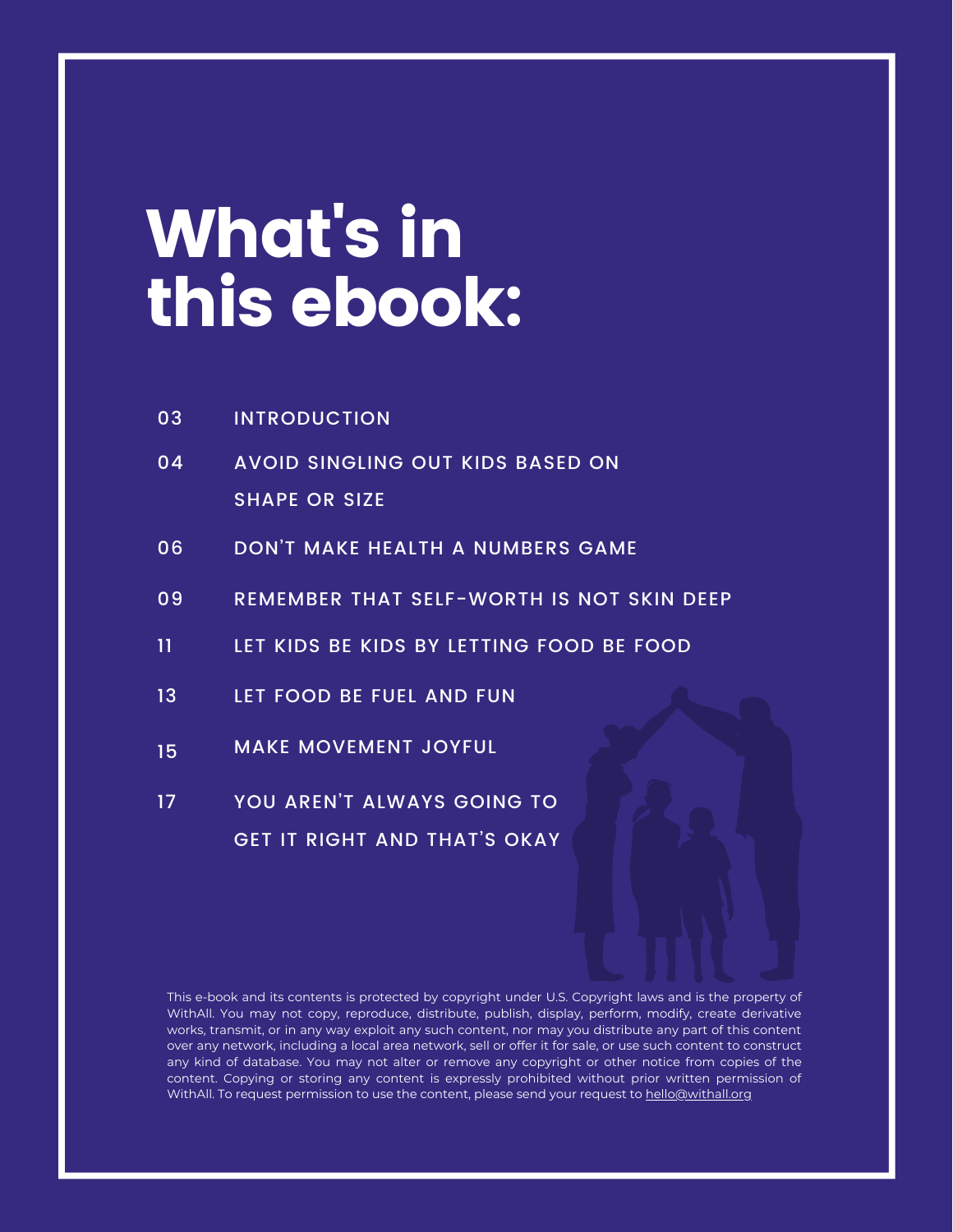

# Hello There!

For many adults, talking to kids about body image, food, and exercise is overwhelming, but WithAll's What to Say wants to help grown-ups like you raise kids with healthy bodies *and* healthy minds. Research has shown us that the words we use around kids can impact their relationships with body image, food, and exercise and that's why WithAll is committed to providing simple principles that you can use as a "home base" when deciding what to say to kids related to food, body, and exercise.

WithAll's Simple Guide for What to Say is the foundation of our What to Say initiative. Every pledge signer receives a complimentary copy of the guide and additional follow-up resources to help them talk to kids about diet, exercise, and body image.

To learn about the tools you can use to help your kids make healthy choices for the rest of their lives, keep reading!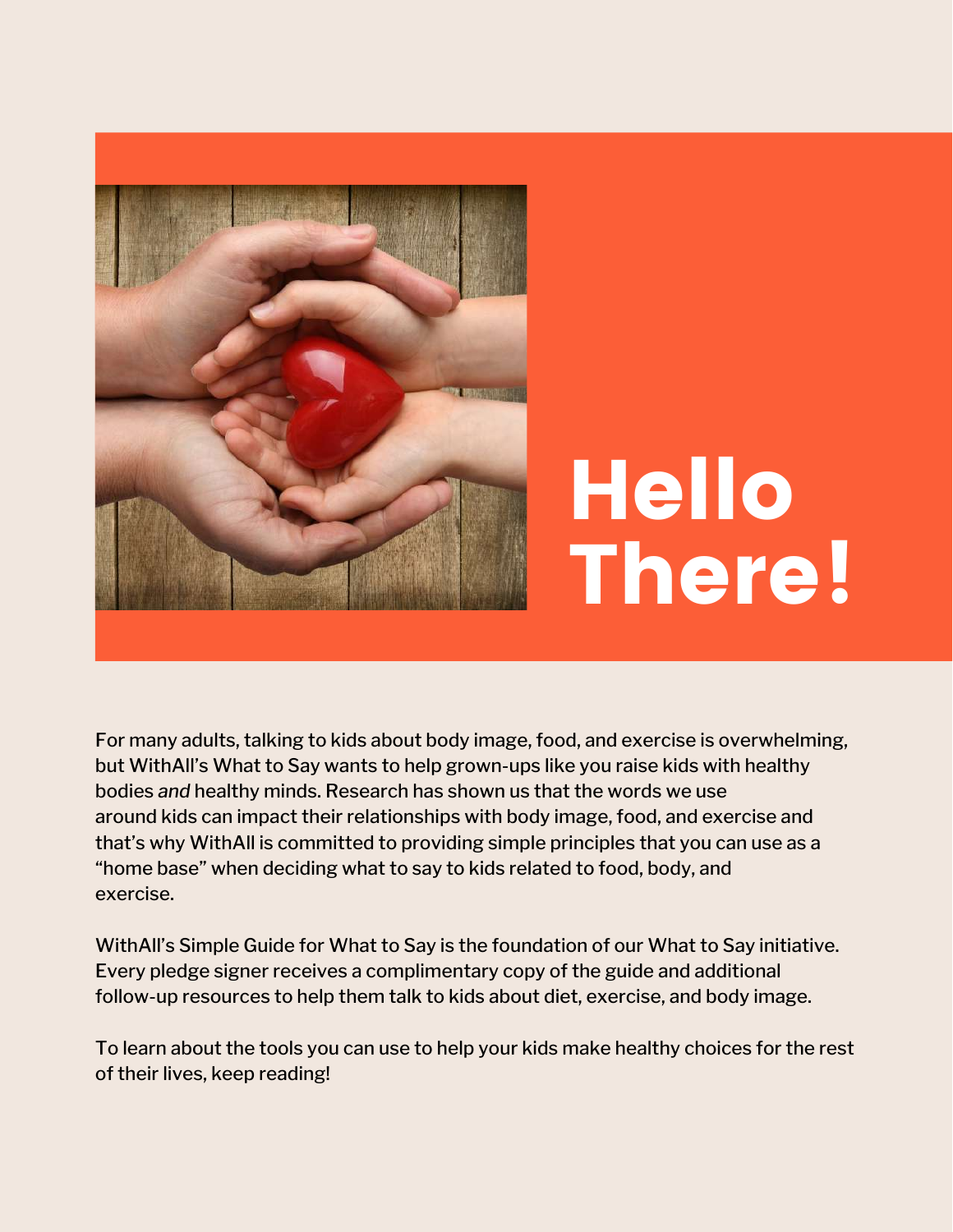## AVOID SINGLING OUT KIDS BASED ON SHAPE OR SIZE

Singling out individual kids (or subgroups of kids) as needing special attention surrounding diet, appearance or exercise can make kids question if something is wrong with their body and needs to be fixed. This leaves kids feeling guilty or ashamed of their bodies and can lead to unhealthy behaviors to try to change their bodies. While you may have internal concerns over a child's weight or their eating and exercise habits, try not to create special rules for individual children based on their weight or shape.

#### PRINCIPLE IN PRACTICE

*"I had an eating disorder for many years, and I still struggle with body image and my relationship with food. One thing that contributed to my ongoing struggles was being singled out as a child because adults who loved me were concerned that my metabolism was slower than my siblings, and that I would be "heavier," etc. So, the "food rules" and hypervigilant weight focus in our house applied to me—not my siblings. That forever changed how I saw myself, my body, and my food. I'm 38 and still working to unravel the impact.*

*I only recently learned that all this concern about my weight and size also deeply impacted my cousin, who, as a child, had a naturally smaller body than mine. She heard comments about my body and felt the stress of needing to stay "skinny" so adults would continue to admire her thinness. This, for her, also led to an eating disorder." – Maria, What to Say Pledge Signer*

#### EXAMPLES:

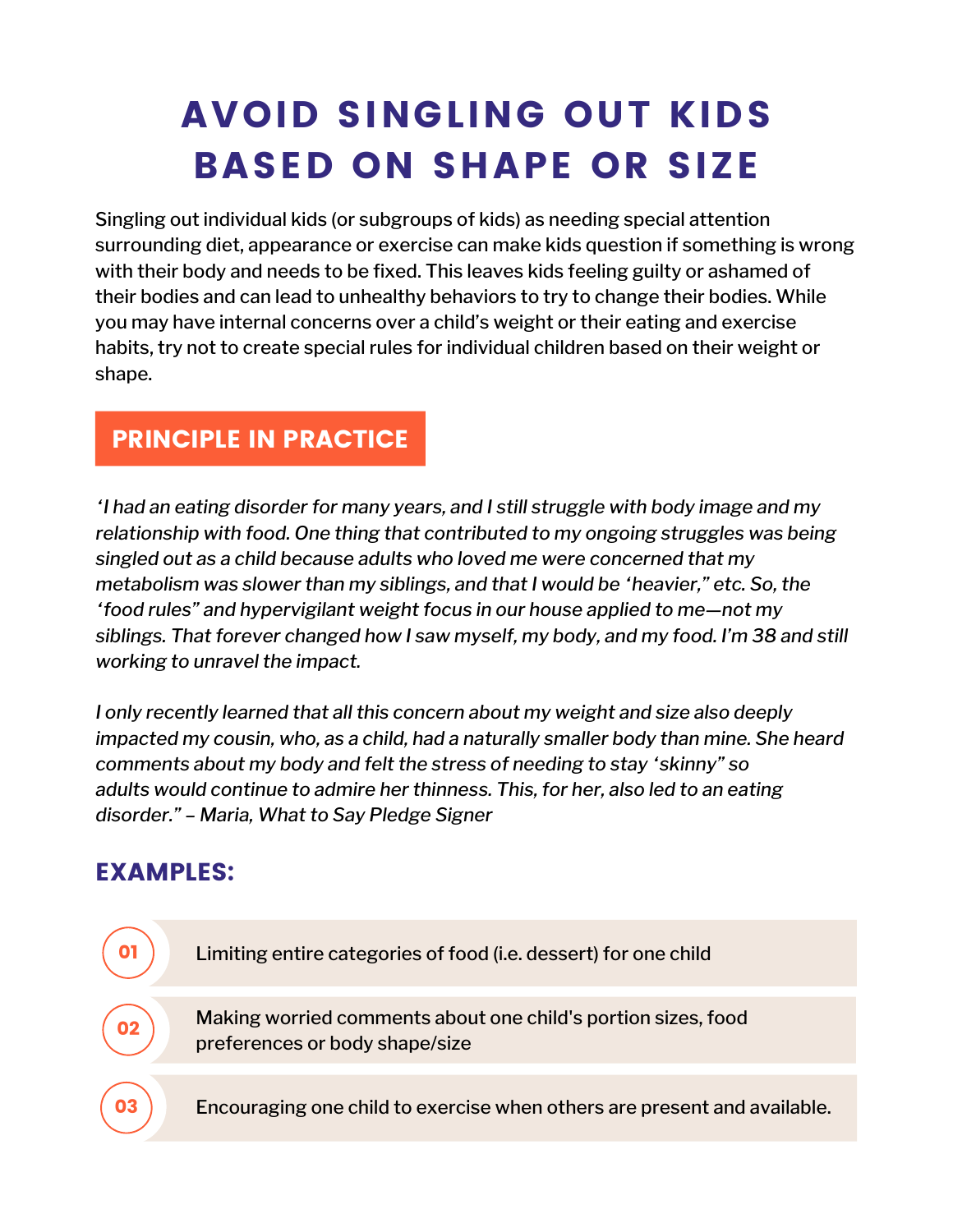

Apply everything you say related to food, body, and exercise to all kids in your life equally. If the changes you are recommending are about health, everyone can do it together!



#### **REFLECT**

If you are concerned about the size or shape of specific kids in your life, ask yourself: *Is my concern about appearance bias, or is it truly about health?*

#### GO DEEPER

- **Should I tell my child to gain or lose [weight?](https://www.whattosaynow.org/april-21-qa/) – What to Say Video**
- **A parent's advice on helping kids love their bodies - Blog post from the National Eating Disorders [Association](https://www.nationaleatingdisorders.org/blog/parents-advice-helping-kids-love-their-bodies)**

**Have a specific question about this [principle?](https://www.tfaforms.com/4884336) Submit it here and we'll get back to you with an answer soon!**

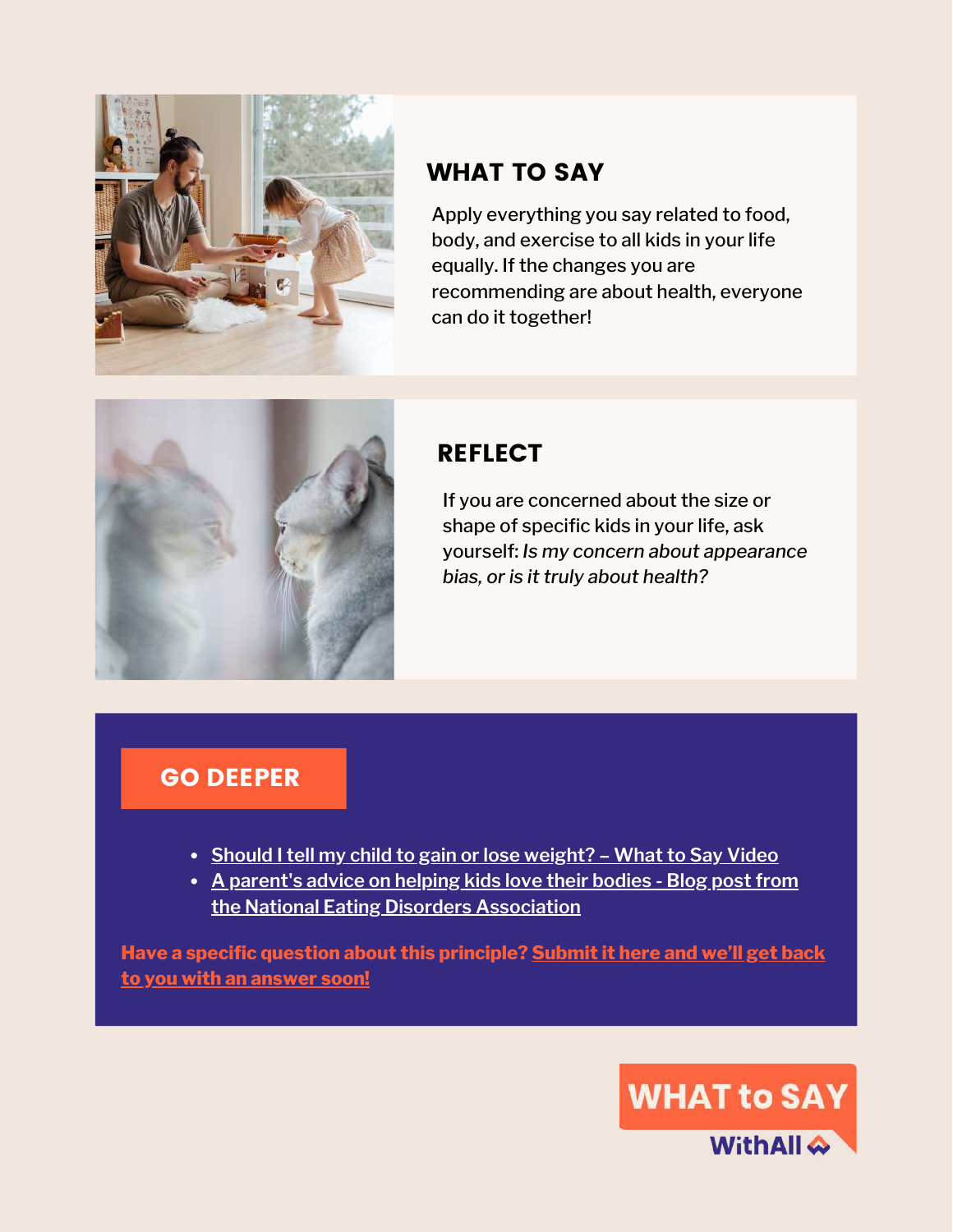## DON'T MAKE HEALTH A NUMBERS GAME

Our culture has long taught us that health can be reduced to a numbers game based on weight, growth chart percentiles, and BMI. However, health and overall well-being are a result of many factors. Furthermore, research has shown us that focusing on these numbers in [conversations](https://www.nationaleatingdisorders.org/weight-stigma) about your child's health can negatively influence their beliefs about their body and their worth and does not lead to healthier [outcomes.](https://www.psychologytoday.com/us/blog/eating-mindfully/201608/the-danger-talking-children-about-weight) These negative beliefs have been associated with an increased risk for anxiety, depression, weight cycling and weight gain, fear of weight gain, and eating disorders.

#### PRINCIPLE IN PRACTICE

*"Someone who had been one of our many awesome volunteer coaches for my high school team came over to wish me well after the season, and after talking for a few minutes they casually threw out "wow, you look a lot bigger than you did in high school! Have you gained weight?" The casual comment about my size and shape of my body was what I would call unintentional cruelty. In fact, when I look back on it, they may have even intended the remark as a compliment! But whatever the intention was, that evening, I slid back into my eating disordered habits for the first time in over a year." - Jessie Diggins, Olympic Athlete and What to Say Ambassador in her book Brave Enough*

*"Almost all clients I see have a vivid memory of someone in key moments of their lives saying something that negatively impacts how they feel about their body and how they eat." - Geri Scherer, MA, LP, Therapist/Licensed Psychologist for Eating Disorders*

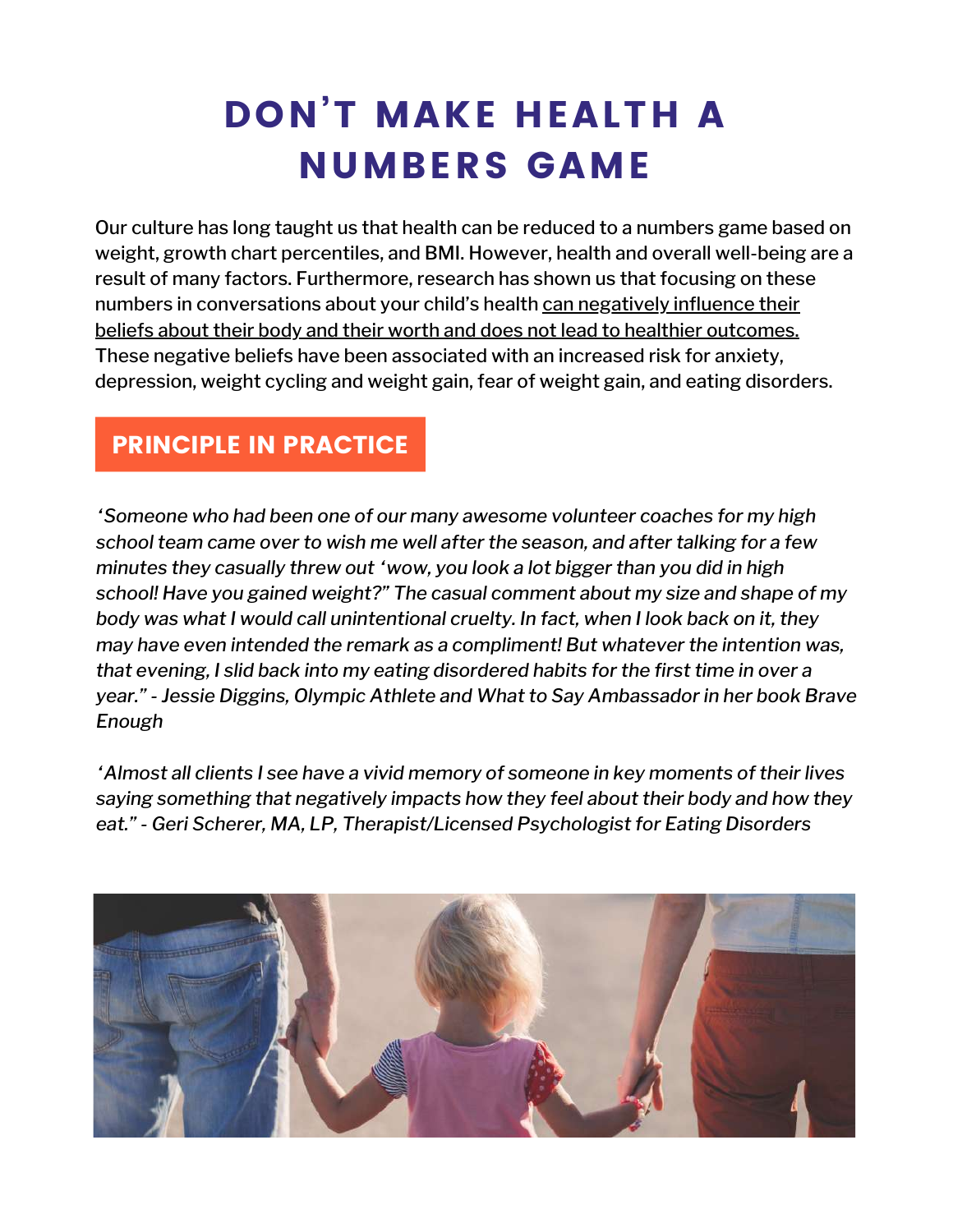#### EXAMPLES:



#### WHAT TO SAY

Instead of commenting (negatively or positively) on your weight, your child's weight, or anyone else's weight, redirect conversations about body size and shape to [discussions](https://www.whattosaynow.org/what-to-say-instead/) of health and wellbeing. What to Say instead.

#### **REFLECT**

*Do I worry often about my child's weight? Is my concern for their health or is it something deeper?*

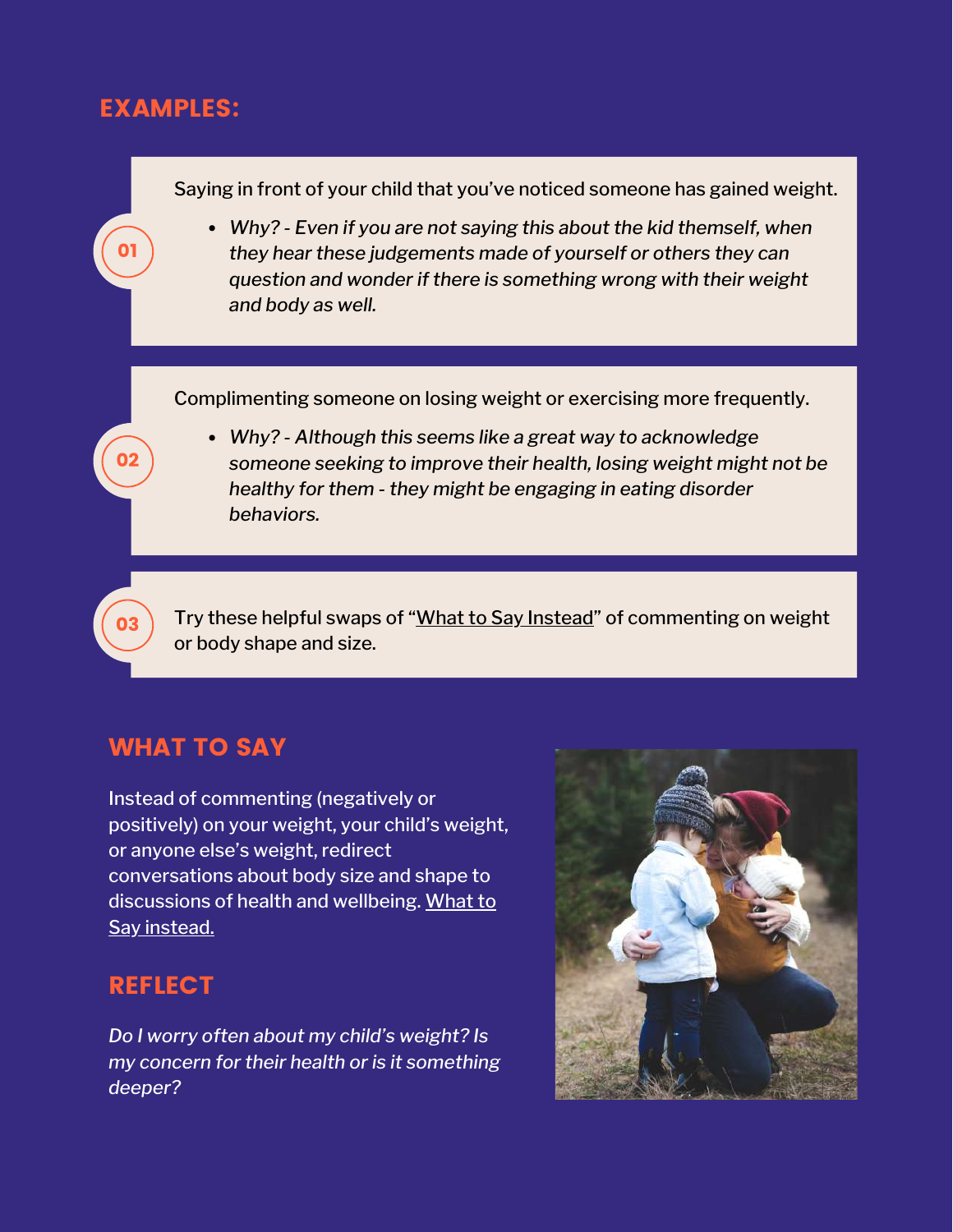#### GO DEEPER

- **If weight is not an [indicator](https://www.whattosaynow.org/april-21-qa/) of health, what is? - What to Say Q&A Video**
- **What is [weight](https://www.whattosaynow.org/what-is-weight-talk/) talk? - What to Say Blog Post**
- **Why is it so important to not talk about weight with [judgment?](https://www.whattosaynow.org/weight-judgment/) - What to Say Blog Post**
- **But what about health? Isn't it healthy to be [mindful](https://www.whattosaynow.org/mindful-weight-health/) of your weight and to help your kids do so? - What to Say Blog Post**
- **Aren't we all just being a bit too sensitive? Shouldn't we instead be helping our kids to not take everything so [personally?](https://www.whattosaynow.org/too-sensitive-weight-diet-talk/) - What to Say Blog Post**

**Have a specific question about this [principle?](https://www.tfaforms.com/4884336) Submit it here and we'll get back to you with an answer soon!**

### **WHAT to SAY WithAll &**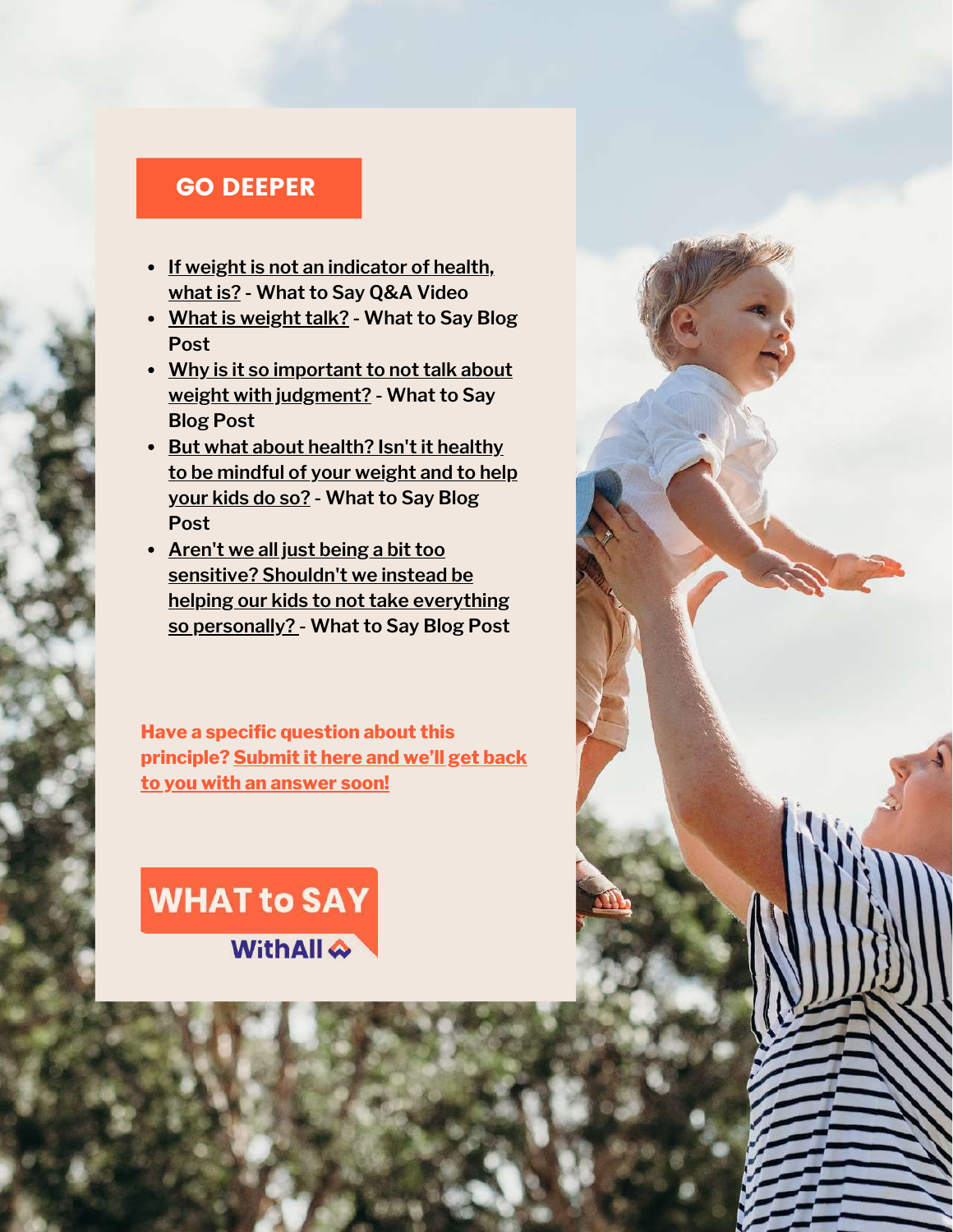## REMEMBER THAT SELF-WORTH IS NOT SKIN DEEP

In our culture, many people derive their self-worth from their appearance or their size, but research has shown that this cultural obsession with the "ideal body size," can leave many people feeling depressed and anxious. We want to protect our kids from these mental health challenges by teaching them that their value does not come from their size or shape, particularly when that size or shape is unrealistic or unhealthy. By modeling healthy self-talk to our children and others, we can begin to teach them how to derive self-worth, not from their size or shape, but from who they are.

#### PRINCIPLE IN PRACTICE

*"I started to realize just how much of my worth, and others', I put into appearance. I think we all have those judgy thoughts and these thoughts are what lead me to be self-conscious because I believe others are thinking the same things about me. But when I think about the people I love and why, it's never because of their appearance. When I think about the people who care about me the most, it's for reasons outside my appearance.*

I want my kids to be free from the fears that live in my head and I want to make sure I'm *not reinforcing them by the little comments that come out of my mouth when I'm feeling insecure. Things still slip out, but I know it's happening less and that it matters." – Aimee, What to Say Pledge Signer*

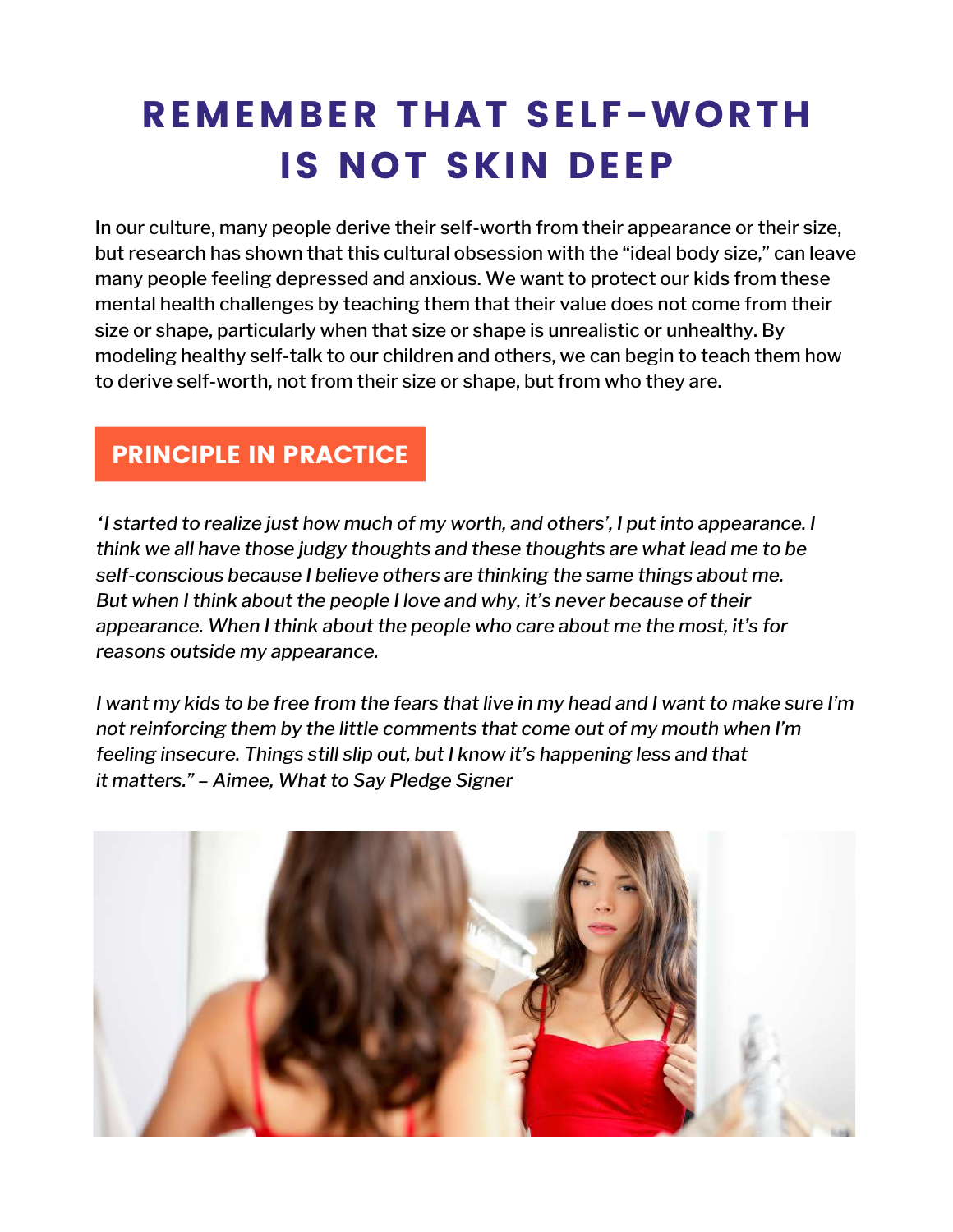

Instead of commenting on someone's physical appearance or size, try complimenting their character. Don't judge people based on their appearance, here are some simple swaps of what to say [instead.](https://www.thegoodtrade.com/features/best-compliments)



#### **REFLECT**

Do worries about my weight or appearance keep me from being fully present in my life?

#### GO DEEPER

**How do I model a strong body image for my kids when I [struggle](https://www.whattosaynow.org/may2021qa/) with my own? - What to Say Q&A Video**

**Have a specific question about this [principle?](https://www.tfaforms.com/4884336) Submit it here and we'll get back to you with an answer soon!**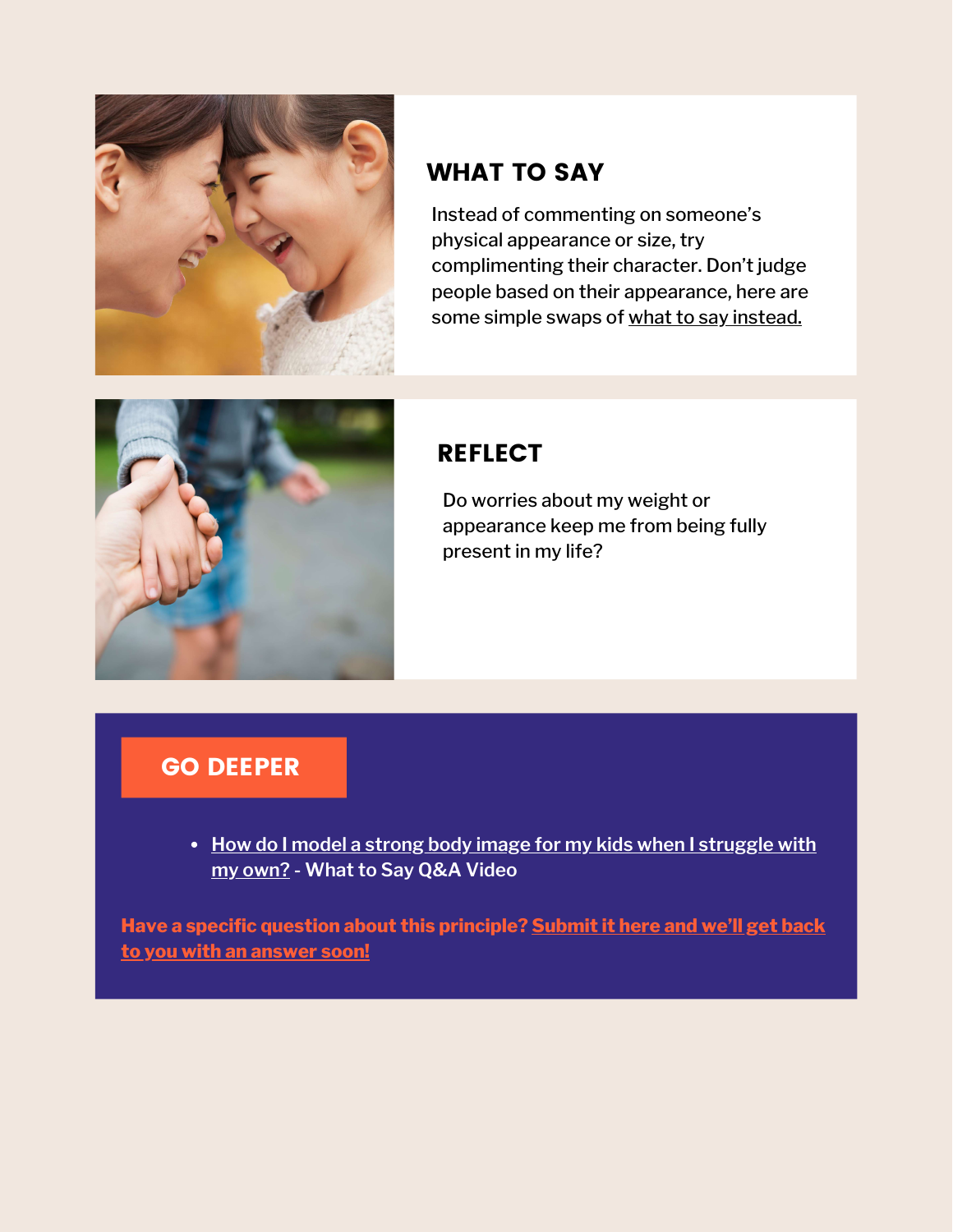## LET KIDS BE KIDS BY LETTING FOOD BE FOOD

When we talk about food using phrases such as "clean eating," "junk food," or "bad foods," we inadvertently assign those foods moral value and set our kids up for confusion and shame around eating. Foods with lower nutritional value are all around us, and many of these foods are very tasty! When we tell our kids that the foods they love are *junk food*, they may begin to fixate on limiting or eliminating entire categories of foods from their diets in ways that can be unhealthy or dangerous to their health. This fixation can contribute to behaviors such as hiding or sneaking food or overindulging in it. This fixation also means our kids are spending more time thinking about food and eating, and less time on being kids!

#### PRINCIPLE IN PRACTICE

*"I grew up with my parents telling me candy was bad, that hamburgers are junk food, and more. I thought these were the right terms to use, and have been using these with my kids. On reflection, these terms made me sneak foods as a kid and feel guilty for* eating too much at a party. I don't want my kids to feel like this too." - Sam, What to Say *Pledge Signer*



#### WHAT TO SAY

Instead of talking about foods using moral terms (such as "junk food"), just let food be food and let your kids be kids by helping them make decisions about foods that support their overall well-being. Here are some helpful swaps of "What to Say [Instead"](https://www.whattosaynow.org/what-to-say-instead/) when talking about different types of foods.

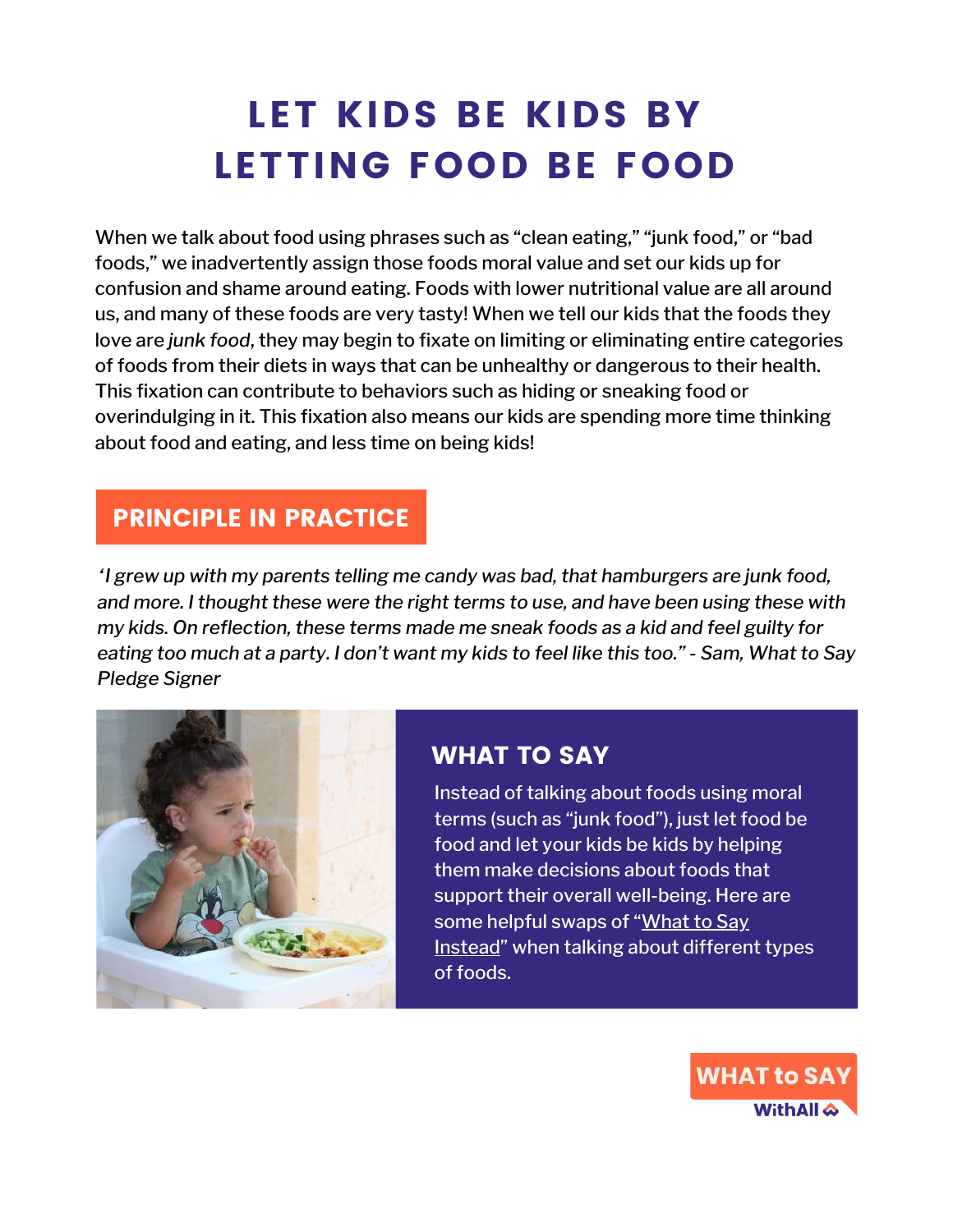#### **REFLECT**

Do worries about my weight or appearance keep me from being fully present in my life?

#### GO DEEPER

- **What is diet talk and why is it [harmful?](https://www.whattosaynow.org/what-is-diet-talk-and-why-is-it-harmful/)- What to Say Blog Post**
- [B](https://www.whattosaynow.org/nutrition-diet-talk/)**ut there are certain foods that are better for us, right? shouldn't we be helping kids to [understand](https://www.whattosaynow.org/nutrition-diet-talk/) and make good food choices? - What to Say Blog Post**

**Have a specific question about this [principle?](https://www.tfaforms.com/4884336) Submit it here and we'll get back to you with an answer soon!**

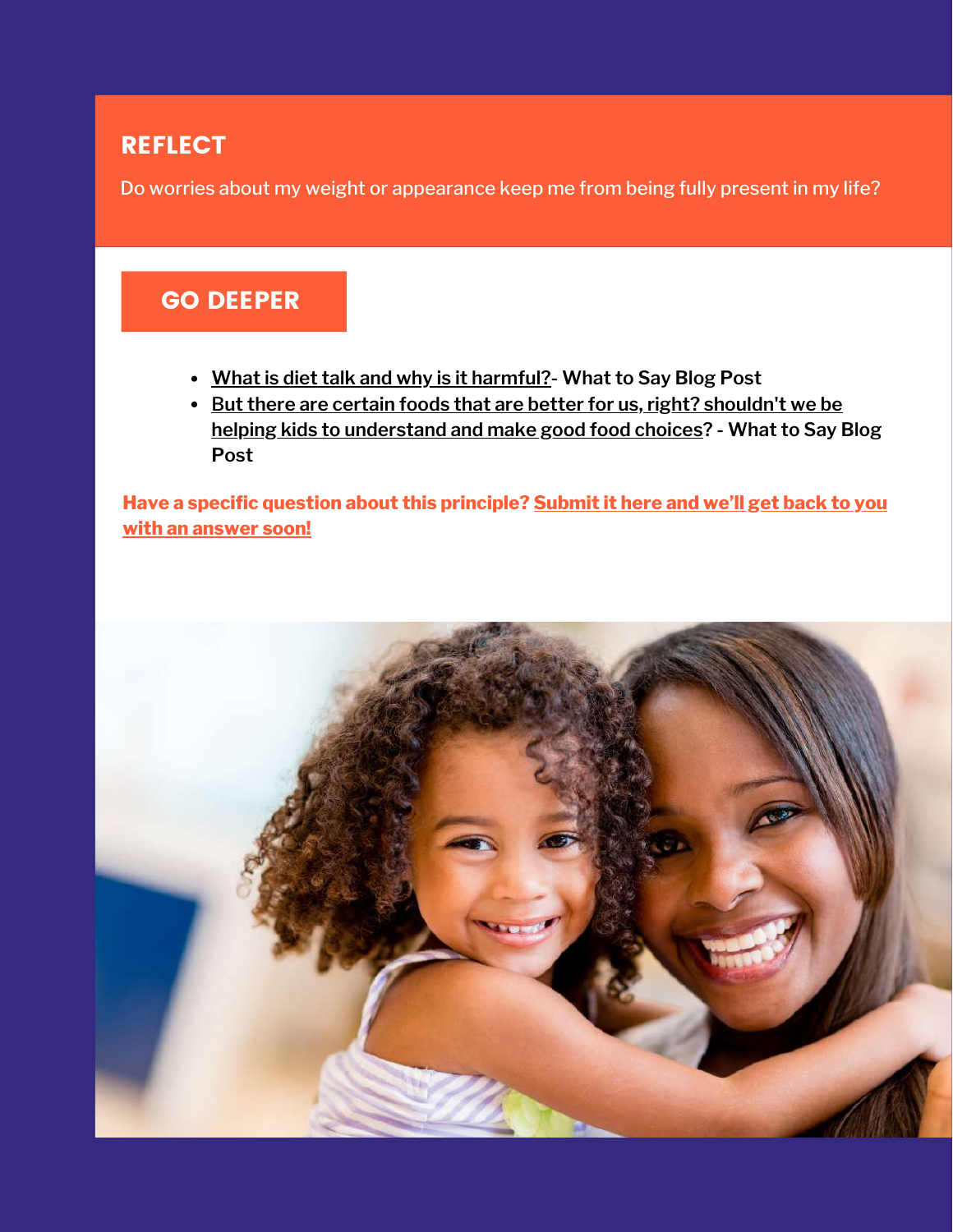## LET FOOD BE FUEL AND FUN

A healthy relationship with food is all about balance and variety and, while our bodies may work best when we fuel them with whole, fresh foods, other foods with lower nutritional values are often fundamental to community and family traditions and celebrations. Kids should feel comfortable and confident around all foods because this confidence is important to their social and emotional health. Many parents would prefer it if their kids ate strictly whole, unprocessed food, but by giving them access to both carrots and candy, we can empower them to make food choices that nourish their bodies and minds without guilt or shame.

#### PRINCIPLE IN PRACTICE

*"NUTRITION MATTERS TO ME. But, you know what else matters to me? Not giving my kids a weird complex about food.*

I realize I have sort of done this by not letting them drink soda. My oldest is that kid at a party who drinks all of the Sprite as soon as his mom leaves. I gave him \$15 to take to a *birthday party the other day in case he wanted to buy extra snacks at the venue, and he spent it all on Mountain Dew. Clearly, I have made some mistakes.*

*I want to teach my kids that moderation is key and that even junk food has a place in our lives. Also, I have a wicked sweet tooth and I want to have access to a million tiny Halloween Almond Joys." -Madison Mom, Let your kids eat Halloween candy*

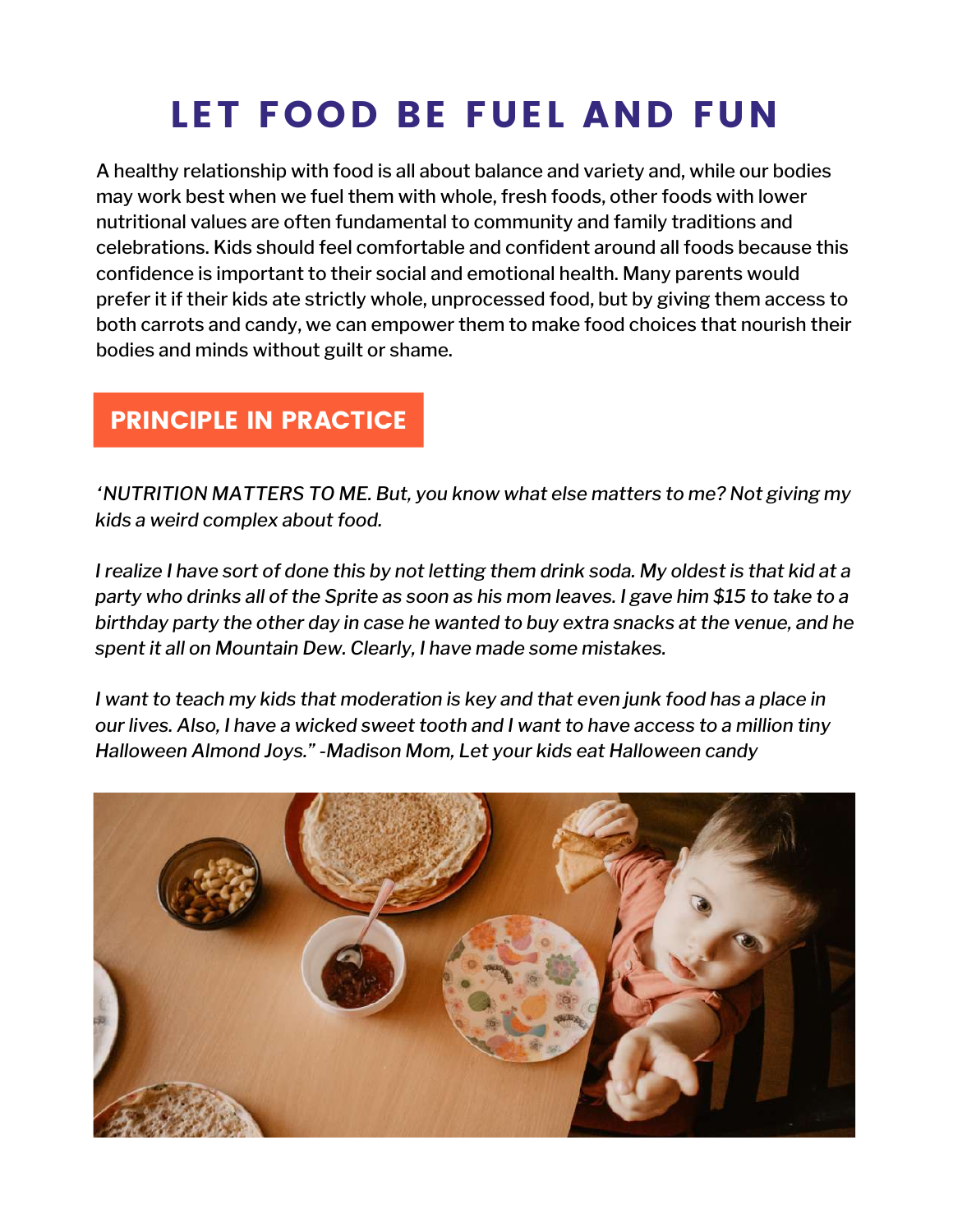When talking about food choices, emphasize balance instead of restriction. Focus on teaching your children how they can use food to support their growing bodies and minds. Here are [some](https://i.pinimg.com/originals/f1/6a/c9/f16ac910d49d08f60ea4d80d4762d32a.jpg) fun facts to help you talk to your kids about how vitamins in the foods they eat make them feel good and have the energy they need for the day.

#### **REFLECT**

Do I believe my kids can eat all foods and be ok? What is my role in helping them develop healthy eating habits?

#### GO DEEPER

- **Can I really trust kids to make their own food [choices?](https://www.whattosaynow.org/can-i-really-trust-my-kid-to-eat-healthy/) What is my role in helping my kids develop healthy eating [habits?](https://www.whattosaynow.org/can-i-really-trust-my-kid-to-eat-healthy/) - What to Say Q&A Video**
- **How can I support my child who has special dietary [restrictions](https://www.whattosaynow.org/how-can-i-support-my-child-who-has-special-dietary-restrictions-due-to-food-allergies-or-other-medical-issues/) due to food allergies or other medical issues? - What to Say Q&A Video**
- **Let Kids Eat [Halloween](https://madisonmom.com/let-kids-eat-halloween-candy/) Candy - Madison Mom Blog Post**
- **A fun way to learn how [foods](https://www.whattosaynow.org/shop/) help your body - What to Say Mealtime Conversation Cards**

**Have a specific question about this principle? [Submit](https://www.tfaforms.com/4884336) it here and we'll get back to you with an [answer](https://www.tfaforms.com/4884336) soon!**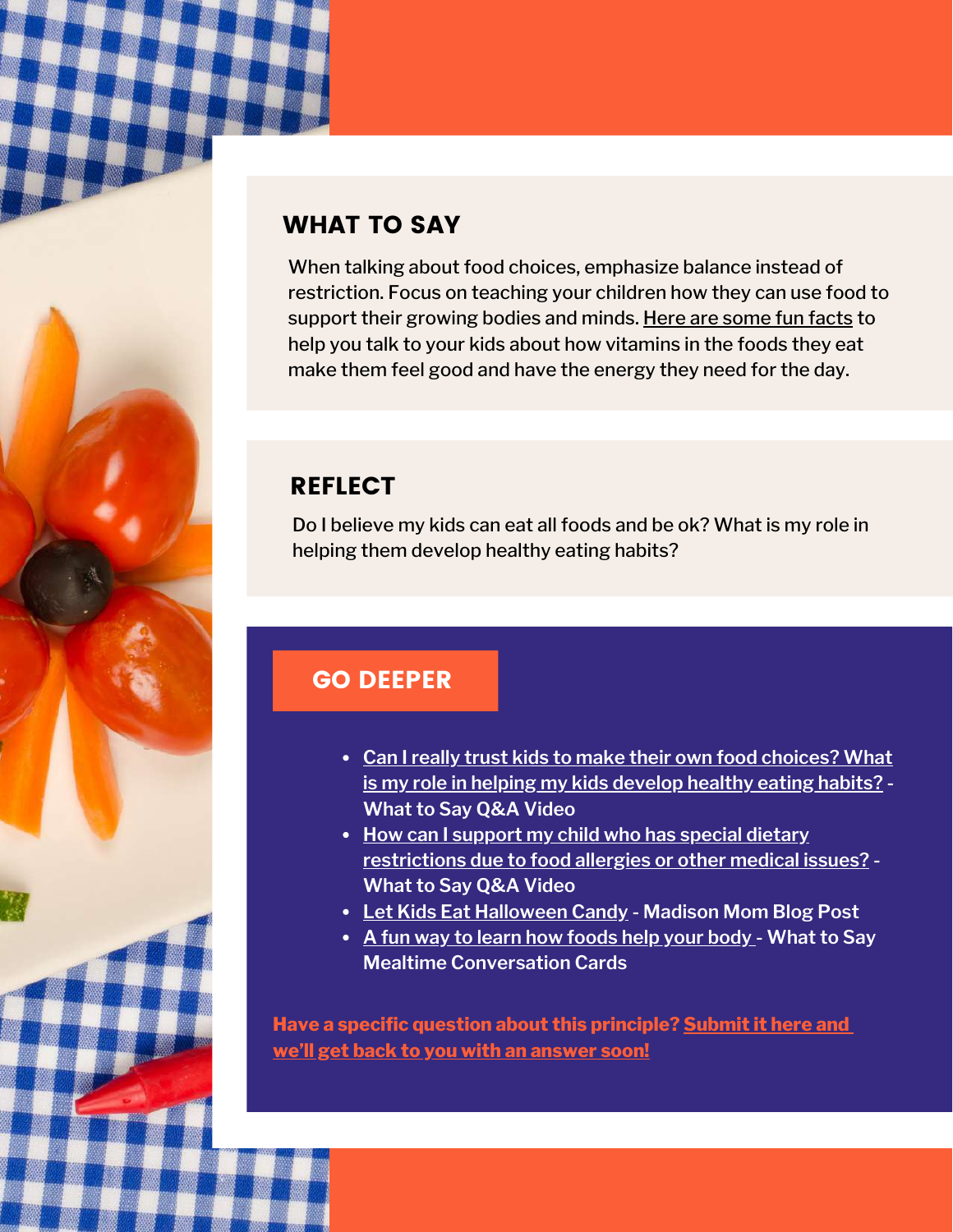## Make Movement Joyful

Our bodies were made to move, and movement is important to our physical and mental health. When we make physical activity about weight, shape, or size, we eliminate the experience of joy in movement. To ensure our kids love movement and exercise for the rest of their lives, we must teach them that physical activity is joyful, and not a means to a BMI or size-based end.

#### PRINCIPLE IN PRACTICE

*"I grew up constantly hearing (and still hear all the time if I'm honest!), 'I have to work out later because I ate so much at breakfast.' or 'Let's go for a walk to work off our dessert.' I realized that little comments like this have made me focus on movement that would result in the most calorie burn rather than what I would most enjoy. For a long while, I dreaded working out and felt guilty when I didn't because I was seeking activities that were solely focused on weight loss. What to Say has helped me see that connection and seek to find ways to move that I enjoy. I know my kids are watching and will notice the shift." –Ryan, What to Say Pledge Signer*

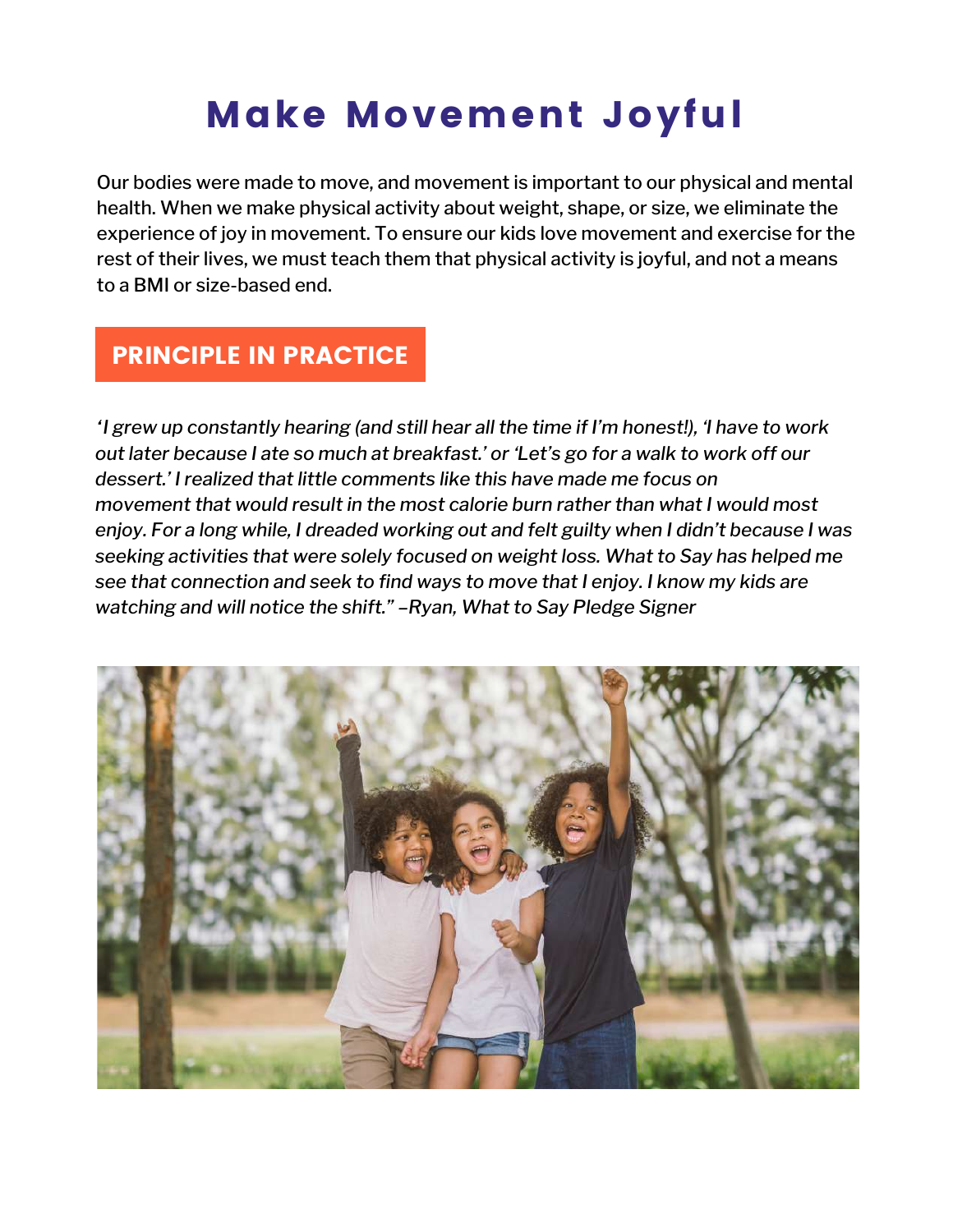

When talking about movement in front of kids, avoid making a connection between exercise and weight. Help kids understand all the other amazing reasons we move our bodies, such as improving our focus, sleep, and energy levels, as well as reducing stress, risk of injuries, risk of infection, and so much more! Here are some helpful swaps of ["What](https://www.whattosaynow.org/what-to-say-instead/) to Say [Instead"](https://www.whattosaynow.org/what-to-say-instead/) when talking about exercise.



#### **REFLECT**

How do I talk with my kids about exercise? How do I personally feel about movement and exercise? Is it for the joy of it or to reach a certain outcome?

#### GO DEEPER

**What are some practical ways that I can [encourage](https://www.whattosaynow.org/tips-for-not-singling-a-kid-out-food-body/) my kids to get physical activity without focusing on weight?- What to Say Blog Post**

**Have a specific question about this [principle?](https://www.tfaforms.com/4884336) Submit it here and we'll get back to you with an answer soon!**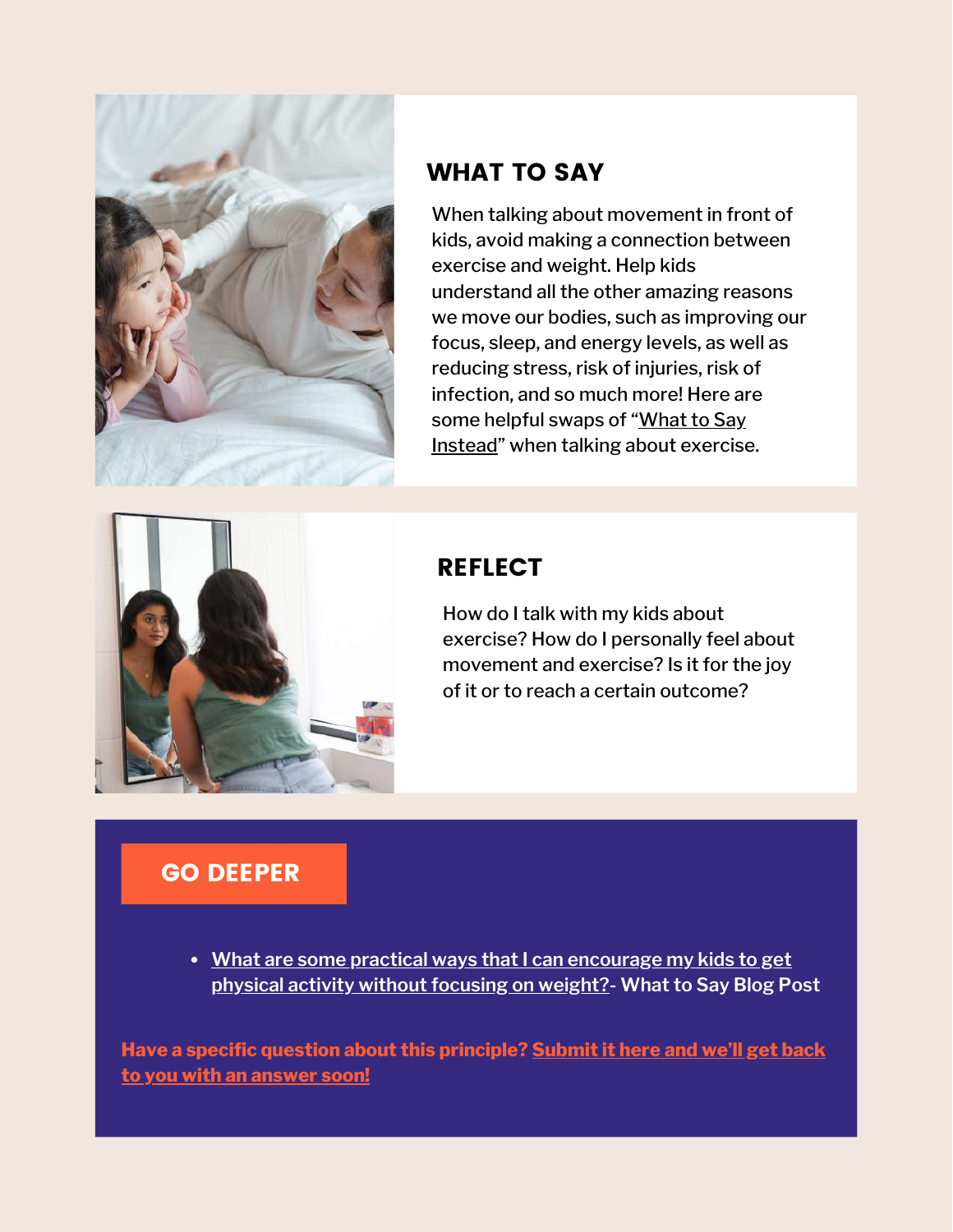## YOU AREN'T ALWAYS GOING TO GET IT RIGHT. AND THAT'S OKAY

The goal of What to Say is to give you the tools you need to nurture your child's self-concept in ways that will increase their likelihood of positive physical and mental health outcomes. We're not always going to get it right and it's important that we have compassion for ourselves when we feel that we haven't responded to our kids' needs in ways that are helpful.

In these moments, it is important to remember that no one has the power to cause the kids in their life to develop eating disorders or other physical and mental health problems. What to Say is here to help you use your words and voice to build up healthy and happy kids, and, by learning these principles, you're taking a big step in the right direction.

#### PRINCIPLE IN PRACTICE

*"I thought I was saying the right things to my kids about the food they are eating, but I've said harmful things without even realizing it. I talked with another parent about feeling discouraged about this, and she reminded me that that's true of so much of parenting! I'm also surrounded by people who say harmful things without knowing it and I don't judge them. It's just the way our culture has taught us to think about food and body. Instead, I try to model and share what I've learned. None of us are perfect and taking the step to educate myself and apply what I've learned is the best I can do and it makes a huge difference." –Adrian, What to Say Pledge Signer*